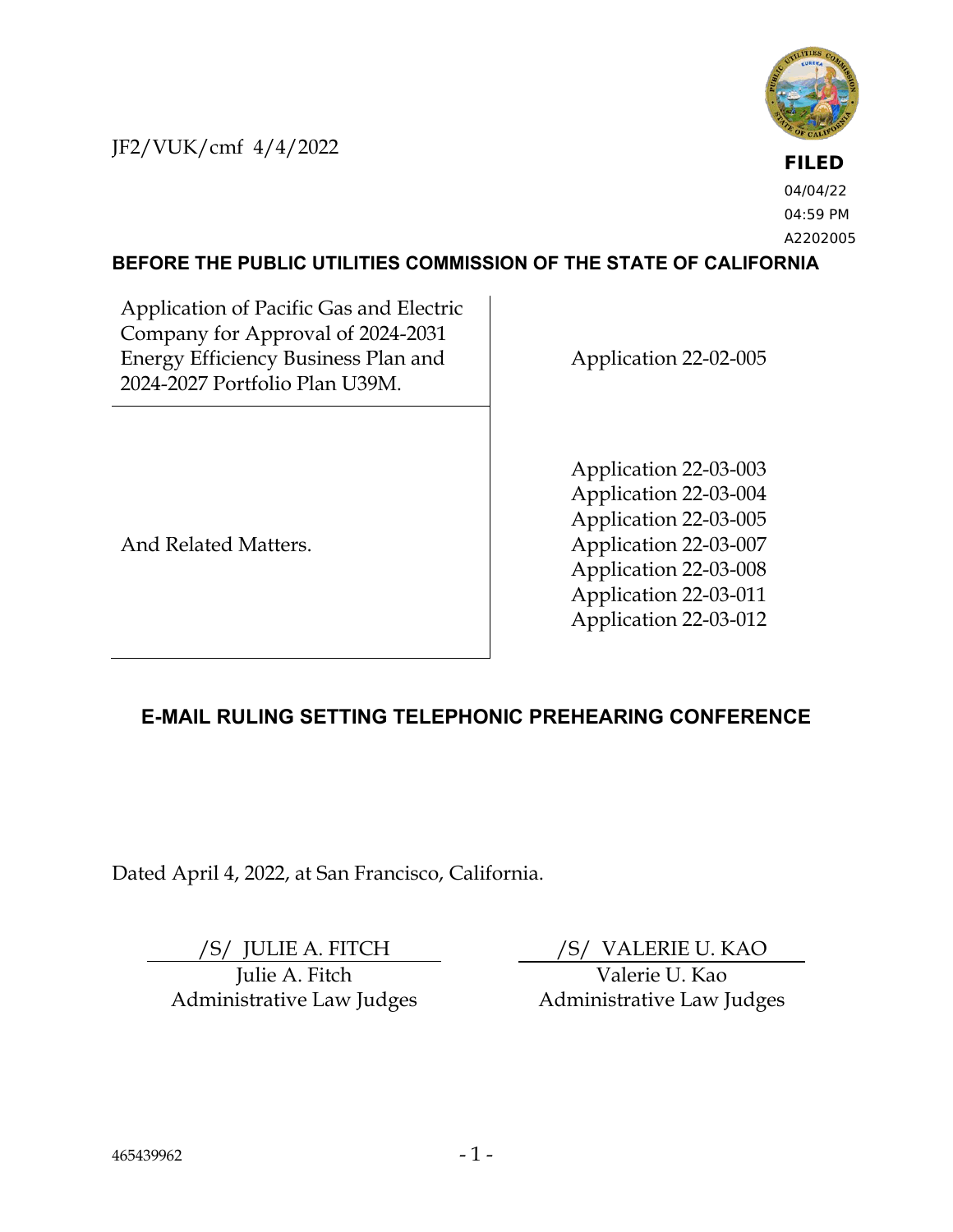**From:** Fitch, Julie A. <julie.fitch@cpuc.ca.gov> ; **Sent:** Monday, April 4, 2022 3:58 PM **To:** CarmelitaM@greenlining.org; CCormany@EfficiencyFirstCa.org; evelyn@cal-cca.org; Jennyb@abag.ca.gov; Jennifer.ReyesLagunero@pge.com; jon@McHughEnergy.com; lettenson@nrdc.org; mfields@joulesmart.com; KTaddonio@IGSD.org; dgilligan@naesco.org; RobF@ncihvac.com; KAnderson@OccamsConsulting.com; John@greenfan.co; Policy@PowerTakeOff.com; justin@SimpleEnergy.com; Mona.Tierney-Lloyd@Enel.com; HAJones@SoCalGas.com; SGersen@Earthjustice.org; MSLe@isd.LAcounty.gov; Anne@Enervee.com; paul@syzergy.org; Douglass@EnergyAttorney.com; Douglass@EnergyAttorney.com; Angela.Whatley@sce.com; Samir@TosdalAPC.com; Anna.Lowe@sandag.org; FOrtlieb@SanDiego.gov; Sephra.Ninow@EnergyCenter.org; EMartin8@SDGE.com; godero@goreadusa.org; cdailey@wrcog.us; Matt.Clark@SynergyCompanies.org; Ryan.Baron@bbklaw.com; CPerkins@EnergyCoalition.org; Alejandra.Tellez@ventura.org; APrice@CECmail.org; AWatkins@Co.Santa-Barbara.ca.us; tkeith@co.slo.ca.us; CKalashian@pesc.com; ABerteaud@ambag.org; MGardner@Resource-Innovations.com; steve@hea.com; adam@gridium.com Cc: ALJ\_Support ID <alj\_supportid@cpuc.ca.gov>; ALJ Process <alj\_process@cpuc.ca.gov>; ALJ Docket Office [ALJ\\_Docket\\_Office@cpuc.ca.gov;](mailto:ALJ_Docket_Office@cpuc.ca.gov) From: Fitch, Julie A. <iulie.fitch@cpuc.ca.gov> **Sent:** Monday, April 4, 2022 3:56 PM; **To:** Kao, Valerie <valerie.kao@cpuc.ca.gov>; Jennifer.ReyesLagunero@pge.com; regrelcpuccases@pge.com; jop1@pge.com; L7SH@pge.com; mrw@MRWassoc.com; ej5@cpuc.ca.gov; Levine, Jessica "Jessie" <Jessica.Levine@cpuc.ca.gov>; Lai, Peter <peter.lai@cpuc.ca.gov>; Douglass@EnergyAttorney.com; Case.Admin@sce.com; David.gomez@sce.com; DHudgins@sdge.com; LaBonte, Alison <Alison.LaBonte@cpuc.ca.gov>; Christenson, Amanda "Jordan" <Amanda.Christenson@cpuc.ca.gov>; Torok, Christina <Christina.Torok@cpuc.ca.gov>; Rudolph, Jacob "Coby" <Jacob.Rudolph@cpuc.ca.gov>; Symonds, Jason <Jason.Symonds@cpuc.ca.gov>; Fitch, Julie A. <julie.fitch@cpuc.ca.gov>; Tesfai, Leuwam <leuwam.tesfai@cpuc.ca.gov>; Hart, Mia <Mia.Hart@cpuc.ca.gov>; Thomas, Sarah R. <sarah.thomas@cpuc.ca.gov>; Kao, Valerie <valerie.kao@cpuc.ca.gov>; Eric.Sezgen@pge.com; Beth@emk-law.com; Holtby, Travis <Travis.Holtby@cpuc.ca.gov>[; mcade@buchalter.com;](mailto:mcade@buchalter.com) **Cc:** ALJ\_Support ID <alj\_supportid@cpuc.ca.gov>; ALJ Process <alj\_process@cpuc.ca.gov>; ALJ Docket Offic[e ALJ\\_Docket\\_Office@cpuc.ca.gov;](mailto:ALJ_Docket_Office@cpuc.ca.gov) **From:** Fitch, Julie A. <julie.fitch@cpuc.ca.gov> **Sent:** Monday, April 4, 2022 3:58 PM; **To:** DLee@SMCgov.org; Abhay@bidgely.com; Theresa.Cho@sfcityatty.org; Clay, Christopher <christopher.clay@cpuc.ca.gov>; brightline.cpuc@brightlinedefense.org; hayley@turn.org; James@UtilityAdvocates.org; JGuild@Enovity.com; RossN@BlueGreenAlliance.org; LKoehler@edf.org; FJackson.Stoddard@MorganLewis.com; NSheriff@Buchalter.com; California@Oracle.com; BCragg@GoodinMacbride.com; skrasnow@firstfuel.com; VidhyaPrabhakaran@dwt.com; steven@moss.net; PublicSubmission@ImInControl.com; RFried@AALRR.com; Chaz511@comcast.net; JerryL@abag.ca.gov; Policy@CEDMC.org; Margaret.Miller@Engie.com; bruce@builditgreen.org; FBoediarto@ebce.org; EastBayEnergyWatch@stopwaste.org; kelsey@kw-engineering.com; kcornish@energy-solution.com; california.regulatory@codecycle.com; Hatton@RisingSunEnergy.org; MCallahan@mceCleanEnergy.org; Carmen@Recurve.com; Cori.Jackson@CaEnergyAlliance.org; maldridge@ecoact.org; Lynne.Lampros@SanJoseCa.gov; NReardon@SonomaCleanPower.org; Suzanne.Smith@RCPA.ca.gov; mmarshall@redwoodenergy.org; KMessner@aham.org; Eric@CoalitionofEnergyUsers.org; Peffer@BraunLegal.com; Peffer@BraunLegal.com[; jim.hawley@deweysquare.com;](mailto:jim.hawley@deweysquare.com) **From:** Fitch, Julie A. <julie.fitch@cpuc.ca.gov> **Sent:** Monday, April 4, 2022 3:58 PM; **To:** Wynne@BraunLegal.com; Fernandez@BraunLegal.com; Fernandez@BraunLegal.com; Nava@BraunLegal.com; TEnslow@AdamsBroadwell.com; tenslow@adamsbroadwell.com; TEnslow@adamsbroadwell.com; john@clfp.com; KMills@cfbf.com; kathy@verified.co; Robert@RMA-energy.com; jbelais@neea.org; SamS@jacoinc.net; lwebster@facilityenergysolutions.com; tom@ucons.com; jake@energysavvy.com; YLu1@sdge.com; oxv5@pge.com; Alex.Kang@itron.com; Alex.Porteshawver@energycenter.org; aricklefs@energycoalition.org; astover@mceCleanEnergy.org; allen.lee@cadmusgroup.com; arago@qcsca.com; akp.servicelist@gmail.com; Annette.Beitel@futee.biz; acgraham@ocpower.org; akawnov@yahoo.com; AMontoy2@SoCalGas.com; Barbara@BarkovichAndYap.com; B3BX@pge.com; bramirez@opiniondynamics.com; RQSW@PGE.COM; brian@theadhocgroup.com; b2sg@pge.com; cgavina@socalgas.com; cruiz@socalgas.com; CarmenlBest@gmail.com; cyin@yinsight.net; ccchen@san.rr.com; CMFH@pge.com; regrelcpuccases@pge.com[; YXT5@pge.com;](mailto:YXT5@pge.com) **Cc:** ALJ\_Support ID <alj\_supportid@cpuc.ca.gov>; ALJ Process <alj\_process@cpuc.ca.gov>; ALJ Docket Office <ALJ\_Docket\_Office@cpuc.ca.gov> **From:** Fitch, Julie A. <julie.fitch@cpuc.ca.gov> ; **Sent:** Monday, April 4, 2022 3:59 PM **To:** C6SG@pge.com; charlie.buck@oracle.com; C.Kolbinger@sonnen-batterie.com; codyc@lincus.com; Cory.scott@pacificorp.com; craigtyler@comcast.net; DFranz@Tesla.com; deggers@socalgas.com; dchou@mcecleanenergy.org; don.arambula@outlook.com; d6cx@pge.com; EFFProcurement@trccompanies.com; eli.caudill@clearesult.com; Eli.Harland@energy.ca.gov; Jacobsohn, Ely <Ely.Jacobsohn@cpuc.ca.gov>; Eric.Eberhardt@ucop.edu; FCraig@isd.lacounty.gov; frank@fas-home.net; gperalta@mcecleanenergy.org; GStaples@MendotaGroup.com; HalleyF@gmail.com; HDF2@pge.com; hanna.grene@energycenter.org; HHK6@pge.com; hbringas@socalgas.com; J8FH@PGE.COM; jop1@pge.com; jane.peters@researchintoaction.com; Jay.Murdoch@OwensCorning.com; jean.shelton@itron.com; JPalombo@sdge.com; jkreutzer@mcecleanenergy.org; jgreen@mcecleanenergy.org; J3RU@PGE.COM; jcohen@isd.lacounty.gov; j6wv@pge.com; JohnC@Quantum-ea.com; jjones@bpi.org; jlande@mcecleanenergy.org; Kavya@UtilityDive.com; Kaylee.DAmico@treasurer.ca.gov; kknutsen@brightpower.com; kim@southbaycities.org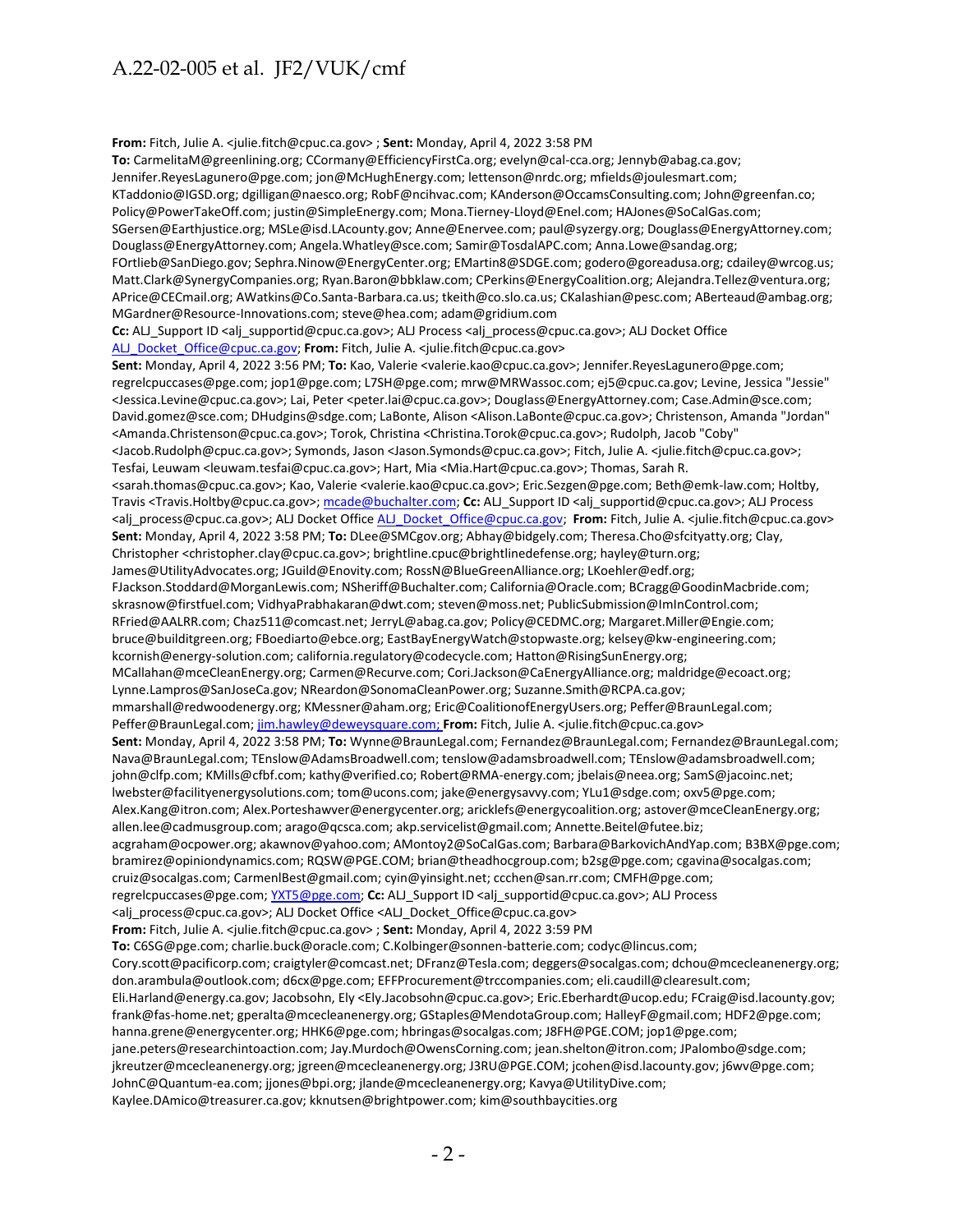Cc: ALJ\_Support ID <alj\_supportid@cpuc.ca.gov>; ALJ Process <alj\_process@cpuc.ca.gov>; ALJ Docket Office [ALJ\\_Docket\\_Office@cpuc.ca.gov;](mailto:ALJ_Docket_Office@cpuc.ca.gov) **From:** Fitch, Julie A. <julie.fitch@cpuc.ca.gov> ; **Sent:** Monday, April 4, 2022 3:59 PM **To:** lrothschild@energycoalition.org; LJGJ@pge.com; lester.sapitula@pge.com; E3LE@pge.com; Lindsey.Hawes@energycenter.org; LLAA@pge.com; mcosta@energycoalition.org; Mark.Sippola@arb.ca.gov; MattB@REVsustainability.com; MVespa@Earthjustice.org; regulatory@mceCleanEnergy.org; Meghan.Dewey@pge.com; Melanie.Salaiz@sce.com; mborgeson@nrdc.org; mnguyen@energycoalition.org; MYee2@SempraUtilities.com; mike.rufo@itron.com; mistib@comcast.net; myron.j.graessle@lmco.com; Nancy.Goddard@pacificorp.com; nsaracino@weawlaw.com; Nate.Larsen@PacifiCorp.com; nikhilvgandhi@gmail.com; PatrickFerguson@dwt.com; PATRICKN@LINCUS.COM; pmiller@nrdc.org; Peter.Schaffer@PacifiCorp.com; ptanios@socalgas.com; qvallery@mcecleanenergy.org; regulatory@braunlegal.com; ramon@ucdavis.edu; RDR@MaromaES.com; scmr@pge.com; SRojas2@semprautilities.com; shahana.samiullah@sce.com; Stephen.Gunther@EnergyCenter.org; Steven@IEPA.com; berlin@susieberlinlaw.com; Tamara.D@ecobee.com; Rasmussen@evergreenecon.com; tolsen@energycoalition.org; Kao, Valerie <valerie.kao@cpuc.ca.gov>; [vmapulagarcia@sdge.com;](mailto:vmapulagarcia@sdge.com) **Cc:** ALJ\_Support ID <alj\_supportid@cpuc.ca.gov>; ALJ Process <alj\_process@cpuc.ca.gov>; ALJ Docket Offic[e ALJ\\_Docket\\_Office@cpuc.ca.gov;](mailto:ALJ_Docket_Office@cpuc.ca.gov) **From:** Fitch, Julie A. <julie.fitch@cpuc.ca.gov> **Sent:** Monday, April 4, 2022 3:59 PM; **To:** V1CN@pge.com; Bill.Heberger@Treasurer.ca.gov; CaliforniaDockets@PacifiCorp.com; Regulatory@ebce.org; Regulatory@cal-cca.org; DWTcpucDockets@dwt.com; Subscriptions@HerterEnergy.com; rekl@pge.com; BKates@OpinionDynamics.com; ja@verticalresearchpartners.com; Gregory.Reiss@CentenusLP.com; Diamond@EnergyHub.net; kier@energyhub.net; ekaboli@earthjustice.org; rhupart@solarelectricpower.org; ALuna@Earthjustice.org; KJohnson@JohnsonConsults.com; mswenka@willdan.com; rholmes@arcainc.com; jcameron@arcainc.com; BenL@NCIhvac.com; CPUCdockets@eq-research.com; DavidClarkFamily@gmail.com; JulieEnergyEfficiency@gmail.com; cynthiakmitchell@gmail.com; AKwok@SoCalGas.com; anih@SempraUtilities.com; ASteinberg@SempraUtilities.com; bpiiru@socalgas.com; BJohnston@socalgas.com; Mandelbaum, Caryn L. <Caryn.Mandelbaum@cpuc.ca.gov>; Wynn, Cheryl <Cheryl.Wynn@cpuc.ca.gov>; CSierzant@semprautilities.com; DHanway@SempraUtilities.com; DKim@semprautilities.com; DClifton@SempraUtilities.com; DAlcala@SoCalGas.com; EBaires@SempraUtilities.com; EGressle@SoCalGas.com; EPalermo@SempraUtilities.com; JLSalazar@SoCalGas.com; jjmartinez@semprautilities.com; Levine, Jessica "Jessie" <Jessica.Levine@cpuc.ca.gov> **From:** Fitch, Julie A. <julie.fitch@cpuc.ca.gov> ; **Sent:** Monday, April 4, 2022 3:59 PM **To:** JMock@SempraUtilities.com; JKwok@SempraUtilities.com; Kulkarni, Kapil <Kapil.Kulkarni@cpuc.ca.gov>; KEhsani@SoCalGas.com; KSides@socalgas.com; KHuliganga@SoCalGas.com; layala@semprautilities.com; mhuerta@semprautilities.com; PWu@SoCalGas.com; PDeang@SempraUtilities.com; RVanDerLeeden@SempraUtilities.com; SGonzalez9@SoCalGas.com; SGarza@SoCalGas.com; TTarango@SoCalGas.com; VSGOMEZ@SEMPRAUTILITIES.COM; Lemma, Yeshi <Yeshi.Lemma@cpuc.ca.gov>; CHVaquerano@SALEF.org; NBarba@bki.com; NBarba@frontierenergy.com; sahar.abbaszadeh@arup.com; lmedina@isd.lacounty.gov; JSalazar3@SoCalGas.com; KMowery@SoCalGas.com; MJimenez2@SoCalGas.com; iGoodman@JustEnergy.com; AKlemm@CalState.edu; klatt@energyattorney.com; gwiltsee@gmail.com; Basu@GESusa.org; Aimee.wong@sce.com; Brandon.Sanders@sce.com; case.admin@sce.com; charisse.burnett@sce.com; David.gomez@sce.com; ElizabethB.Gomez@sce.com; janet.combs@sce.com; Kapil.Bhagvan@sce.com; Kellvin.Anaya@sce.com; Lisa.Mau@sce.com; patricia.neri@sce.com; tory.weber@sce.com; rsperberg@onsitenergy.com; MCampbell@OpinionDynamics.com **From:** Fitch, Julie A. <julie.fitch@cpuc.ca.gov> ; **Sent:** Monday, April 4, 2022 4:00 PM **To:** Ty@TosdalAPC.com; DHudgins@sdge.com; Liddell@EnergyAttorney.com; afaustino@semprautilities.com; BLee2@SempraUtilities.com; DWhite1@sdge.com; mallyn@sdge.com; GBucsit@sdge.com; WFuller@sdge.com; MSomerville@sdge.com; RMollen@semprautilities.com; sachu.constantine@energycenter.org; SBaule@sdge.com; CentralFiles@SempraUtilities.com; ABesa@semprautilities.com; Paul.Marconi@bves.com; sheena.tran@icfi.com; 2markgaines@gmail.com; James.J.Hirsch@gmail.com; johnavina@abraxasenergy.com; JGriesser@co.slo.ca.us; Cathy@CalChoice.org; Kathy@calchoice.org; bold@highsierraenergy.org; DTozlian@RHAinc.com; jake.richardson@pge.com; cgrace@resource-innovations.com; Lisa@hea.com; JTemlock@bidgely.com; DKarpa@PeninsulaCleanEnergy.com; JWaen@PeninsulaCleanEnergy.com; KSpringer@SMCgov.org; Melicia.Charles@SVCleanEnergy.org; Diana.Gallegos@sce.com; Perez-Green, Joanna <Joanna.Perez-Green@cpuc.ca.gov>; kathleen.bryan@sfgov.org; RegCleanPowerSF@sfwater.org; Christenson, Amanda "Jordan" <Amanda.Christenson@cpuc.ca.gov>; Durvasula, Anand <Anand.Durvasula@cpuc.ca.gov>; Wuerth, Angela <Angela.Wuerth@cpuc.ca.gov>; acl@cpuc.ca.gov; Osman, Ayat <Ayat.Osman@cpuc.ca.gov>; Burns, Brendan [Brendan.Burns@cpuc.ca.gov;](mailto:Brendan.Burns@cpuc.ca.gov) Cc: ALJ\_Support ID <alj\_supportid@cpuc.ca.gov>; ALJ Process <alj\_process@cpuc.ca.gov>; ALJ Docket Offic[e ALJ\\_Docket\\_Office@cpuc.ca.gov](mailto:ALJ_Docket_Office@cpuc.ca.gov) **From:** Fitch, Julie A. <julie.fitch@cpuc.ca.gov> **Sent:** Monday, April 4, 2022 4:00 PM; **To:** Torok, Christina <Christina.Torok@cpuc.ca.gov>; Powell, Christine <Christine.Powell@cpuc.ca.gov>; Lee, Diana <diana.lee@cpuc.ca.gov>; Johnson, Erik <Erik.Johnson@cpuc.ca.gov>; Rudolph, Jacob "Coby" <Jacob.Rudolph@cpuc.ca.gov>; Symonds, Jason <Jason.Symonds@cpuc.ca.gov>; Allison, Jessica <Jessica.Allison@cpuc.ca.gov>; Galle, Justin <Justin.Galle@cpuc.ca.gov>; Fong, Justin H. <Justin.Fong@cpuc.ca.gov>; Yip, Kathleen <Kathleen.Yip@cpuc.ca.gov>; Ouyang, Ke Hao <kehao.ouyang@cpuc.ca.gov>; Tesfai, Leuwam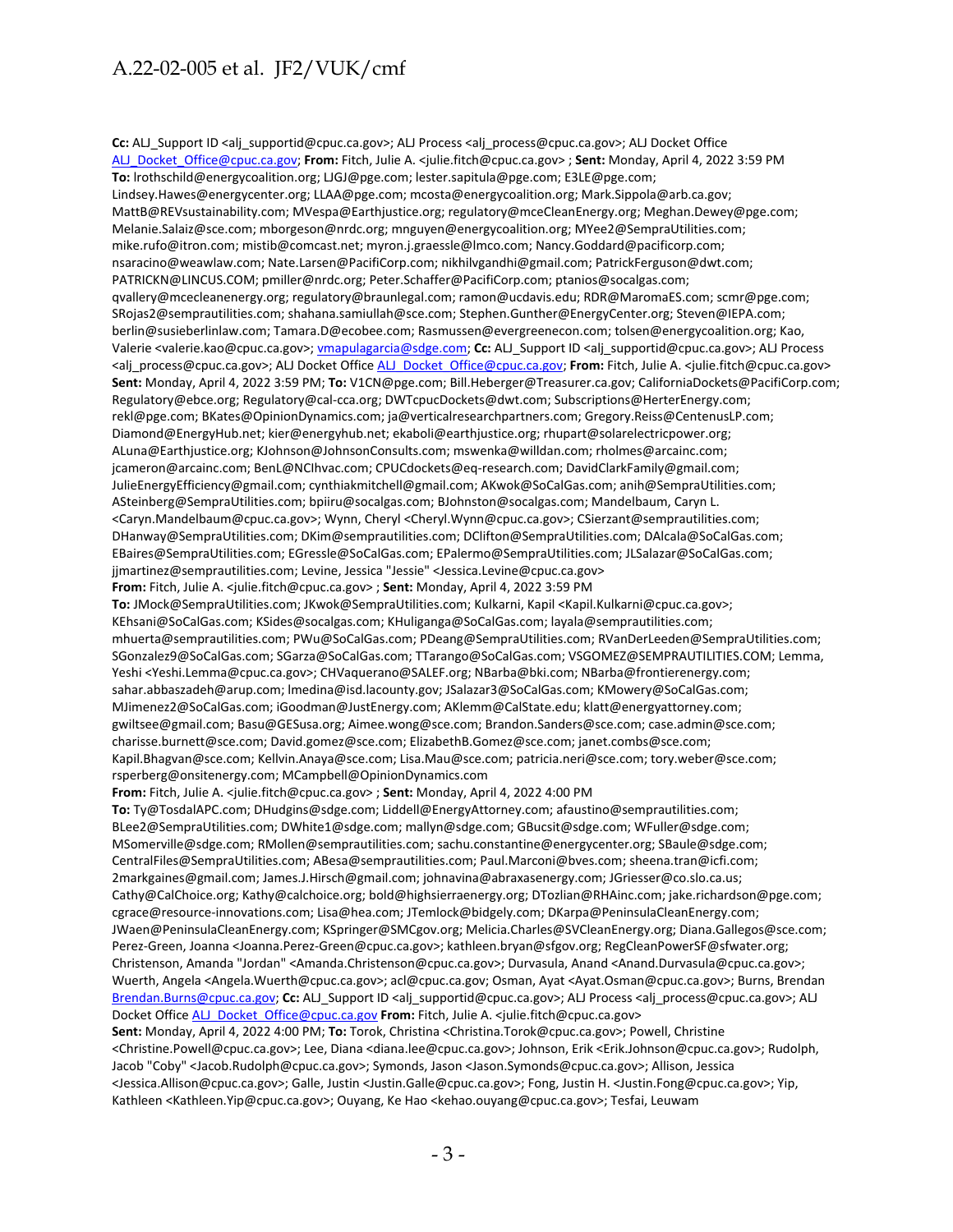<leuwam.tesfai@cpuc.ca.gov>; Hart, Mia <Mia.Hart@cpuc.ca.gov>; O'Hara, Rosanne <Rosanne.O'Hara@cpuc.ca.gov>; Thomas, Sarah R. <sarah.thomas@cpuc.ca.gov>; Lyser, Shelly <Shelly.Lyser@cpuc.ca.gov>; Babka, Sophie <Sophie.Babka@cpuc.ca.gov>; Castello, Stephen <Stephen.Castello@cpuc.ca.gov>; Baldwin, Vanessa <vanessa.baldwin@cpuc.ca.gov>; Banuelos, Victor F. <victor.banuelos@cpuc.ca.gov>; Theresa.Mueller@sfcityatty.org; Amanda@WeaveGrid.com; lowell.chu@sfgov.org; rina.lopez@sfgov.org; Itzel@UtilityAdvocates.org; Ivan@UtilityAdvocates.org; LMcKenna@KeyesFox.com; MChhabra@nrdc.org; alyssa.bruner@pge.com; amul.sathe@navigant.com; A4B0@pge.com; Andrew.Lee@pge.com; ACT6@pge.com; Docket@Buchalter.com; cara.goldenberg@grueneich.com; C2K2@PGE.com; DxPU@pge.com; derek.jones@navigant.com; dbrookhyser@buchalter.com; Eric.Sezgen@pge.com; EKC4@pge.com; HFL3@pge.com; [JYHW@pge.com;](mailto:JYHW@pge.com) **Cc:** ALJ\_Support ID <alj\_supportid@cpuc.ca.gov>; ALJ Process <alj\_process@cpuc.ca.gov>; ALJ Docket Office [ALJ\\_Docket\\_Office@cpuc.ca.gov;](mailto:ALJ_Docket_Office@cpuc.ca.gov) **From:** Fitch, Julie A. <julie.fitch@cpuc.ca.gov> ; **Sent:** Monday, April 4, 2022 4:00 PM **To:** JFWX@pge.com; jonathan.burrows@pge.com; GXPR@pge.com; kkristiansson@bayareametro.gov; M7CE@pge.com; M3AK@pge.com; MBBO@pge.com; Melody.Agustin@pge.com; MCade@Buchalter.com; Mahmad@nexant.com; PXLS@pge.com; Rachel.McMahon@Sunrun.com; rysk@pge.com; ryan.chan@pge.com; Savi.Ellis@pge.com; Ek-Info@Buchalter.com; LRafii@Buchalter.com; Charlie.Buck@oracle.com; FWahl@Tesla.com; MegDewey@gmail.com; golding@communitychoicepartners.com; david.siddiqui@oracle.com; JJaffe@Nossaman.com; Karen.Maoz@Navigant.com; MSmizer@trccompanies.com; rbarker@earthjustice.org; TAS@TASStrategies.com; mmattes@nossaman.com; irene@igc.org; gypsyachong@2050partners.com; a.mejiacunningham@gmail.com; cem@newsdata.com; Clifford.Gleicher@pge.com; MeganMMyers@yahoo.com; ssmyers@att.net; Beth@emk-law.com; M2VD@pge.com; RCounihan@NestLabs.com; dianmg52@gmail.com; SteveShallenberger@gmail.com; andrew@arc-alternatives.com; jim@betterclimate.info; [mmarchant@frontierenergy.com;](mailto:mmarchant@frontierenergy.com) **Cc:** ALJ\_Support ID <alj\_supportid@cpuc.ca.gov>; ALJ Process <alj\_process@cpuc.ca.gov>; ALJ Docket Offic[e ALJ\\_Docket\\_Office@cpuc.ca.gov;](mailto:ALJ_Docket_Office@cpuc.ca.gov) **From:** Fitch, Julie A. <julie.fitch@cpuc.ca.gov> **Sent:** Monday, April 4, 2022 4:00 PM; **To:** Benjamin.Bodell@bbklaw.com; floyd.keneipp@tierrarc.com; JSchoullis@AppliedEnergyGroup.com; cadickerson@cadconsulting.biz; allan@luciddg.com; erin.malcolmbrandt@energycenter.org; CPUCproceedings@frontierenergy.com; ltan@frontierenergy.com; mary@grounded-research.com; Ana.Boyd@SierraClub.org; BMenten@ebce.org; brittany.candell@dnvgl.com; bboyce@energy-solution.com; Chenrikson@trcsolutions.com; harnold@opiniondynamics.com; nick.brod@dnvgl.com; nihal.shrinath@sierraclub.org; opatterson@opiniondynamics.com; Rachel.Golden@SierraClub.org; tbuhr@opiniondynamics.com; JSKromer@mac.com; DGenter@mceCleanEnergy.org; JKopyciok-Lande@MCEcleanEnergy.org; john@proctoreng.com; MStano@MCEcleanEnergy.org; NMalcolm@MCEcleanEnergy.org; SSwaroop@mceCleanEnergy.org; SChen@mceCleanEnergy.org; mpa@alcantar-law.com; Info@WHPA-inc.org; hankryan2003@yahoo.com; JenHolmesBiz@gmail.com; demetra.mcbride@ceo.sccgov.org; natalie.deleon@ceo.sccgov.org; dreynolds@ers-inc.com; Kari.Smith@SanJoseCa.gov; Taylor.knecht@sanjoseca.gov; willie.calvin@sanjoseca.gov; Luisa.Elkins@SanJoseCa.gov; JFerrari@ConSol.ws; lcasey@sctainfo.org; SShupe@SonomaCleanPower.org; anne.policysolutions@gmail.com **Cc:** ALJ\_Support ID <alj\_supportid@cpuc.ca.gov>; ALJ Process <alj\_process@cpuc.ca.gov>; ALJ Docket Office [ALJ\\_Docket\\_Office@cpuc.ca.gov;](mailto:ALJ_Docket_Office@cpuc.ca.gov) From: Fitch, Julie A. <julie.fitch@cpuc.ca.gov> **Sent:** Monday, April 4, 2022 4:00 PM; **To:** ACissna@RedwoodEnergy.org; pterry@redwoodenergy.org; smita.gupta@itron.com; DHou@caiso.com; ELagerquist@caiso.com; JGuan@caiso.com; JPinjuv@caiso.com; rmilward@mcr-group.com; Hlavka, Eileen <Eileen.Hlavka@cpuc.ca.gov>; Choukeir, Ali <Ali.Choukeir@cpuc.ca.gov>; TBrunello@Outlook.com; cbermel@politico.com; Darcie.Houck@energy.ca.gov; DGibbs@Treasurer.ca.gov; Eric.Knops@energy.ca.gov; Chew, Kristien "Kristy" <Kristien.Chew@cpuc.ca.gov>; Nicholas.Janusch@energy.ca.gov; Gong, Peng <Peng.Gong@cpuc.ca.gov>; RobertPrm@gmail.com; Blaising@BraunLegal.com; ssanders@ca-ilg.com; SMills@Treasurer.ca.gov; Trimming, Tovah <Tovah.Trimming@cpuc.ca.gov>; Holtby, Travis <Travis.Holtby@cpuc.ca.gov>; Brian.Samuelson@energy.ca.gov; LMH@esLawFirm.com; RL@eslawfirm.com; IKearney@WEAWlaw.com; rob@clfp.com; gen@cpuc.ca.gov; ATrowbridge@DayCarterMurphy.com; bsimcox@nexant.com; jasong@energysavvy.com; DMoran@neea.org; jr\_Don.Jones@PacifiCorp.com; johnwgould@comcast.net; BTso@sbwConsulting.com; FDeBolt@sbwConsulting.com; MBaker@sbwConsulting.com; sshahinfard@sbwconsulting.com; michael.r@twavetech.com; emibd@emiconsulting.com Cc: ALJ\_Support ID <alj\_supportid@cpuc.ca.gov>; ALJ Process <alj\_process@cpuc.ca.gov>; ALJ Docket Office [ALJ\\_Docket\\_Office@cpuc.ca.gov;](mailto:ALJ_Docket_Office@cpuc.ca.gov) From: Fitch, Julie A. <julie.fitch@cpuc.ca.gov> **Sent:** Monday, April 4, 2022 4:01 PM; **To:** SBarata@OpinionDynamics.com; Chris@ecobee.com; Chris@ecobee.com; Tran, Ava N. <ava.tran@cpuc.ca.gov>; Myers, Christopher <christopher.myers@cpuc.ca.gov>; Reynolds, F. Alan <FrankAlan.Reynolds@cpuc.ca.gov>; Kalafut, Jennifer <jennifer.kalafut@cpuc.ca.gov>; Tagnipes, Jeorge S. <jeorge.tagnipes@cpuc.ca.gov>; Battis, Jeremy <jeremy.battis@cpuc.ca.gov>; Fitch, Julie A. <julie.fitch@cpuc.ca.gov>; Paulo, Lisa <lisa.paulo@cpuc.ca.gov>; Martha.Brook@energy.ca.gov; Dzvova, Mona Dee <Mona.Dzvova@cpuc.ca.gov>; Gruendling, Paula <paula.gruendling@cpuc.ca.gov>; Franzese, Peter <peter.franzese@cpuc.ca.gov>; Lai, Peter <peter.lai@cpuc.ca.gov>; Skala, Pete <pete.skala@cpuc.ca.gov>; Cox, Rory <rory.cox@cpuc.ca.gov>; Francisco, Tory <tory.francisco@cpuc.ca.gov>; Pena, Bryan <Bryan.Pena@cpuc.ca.gov>; Merigan, Alexander "Sasha" <Alexander.Merigan@cpuc.ca.gov>; LaBonte, Alison <Alison.LaBonte@cpuc.ca.gov>; Reardon, Amy <amy.reardon@cpuc.ca.gov>; Kane, Hal <Hal.Kane@cpuc.ca.gov>; Worster,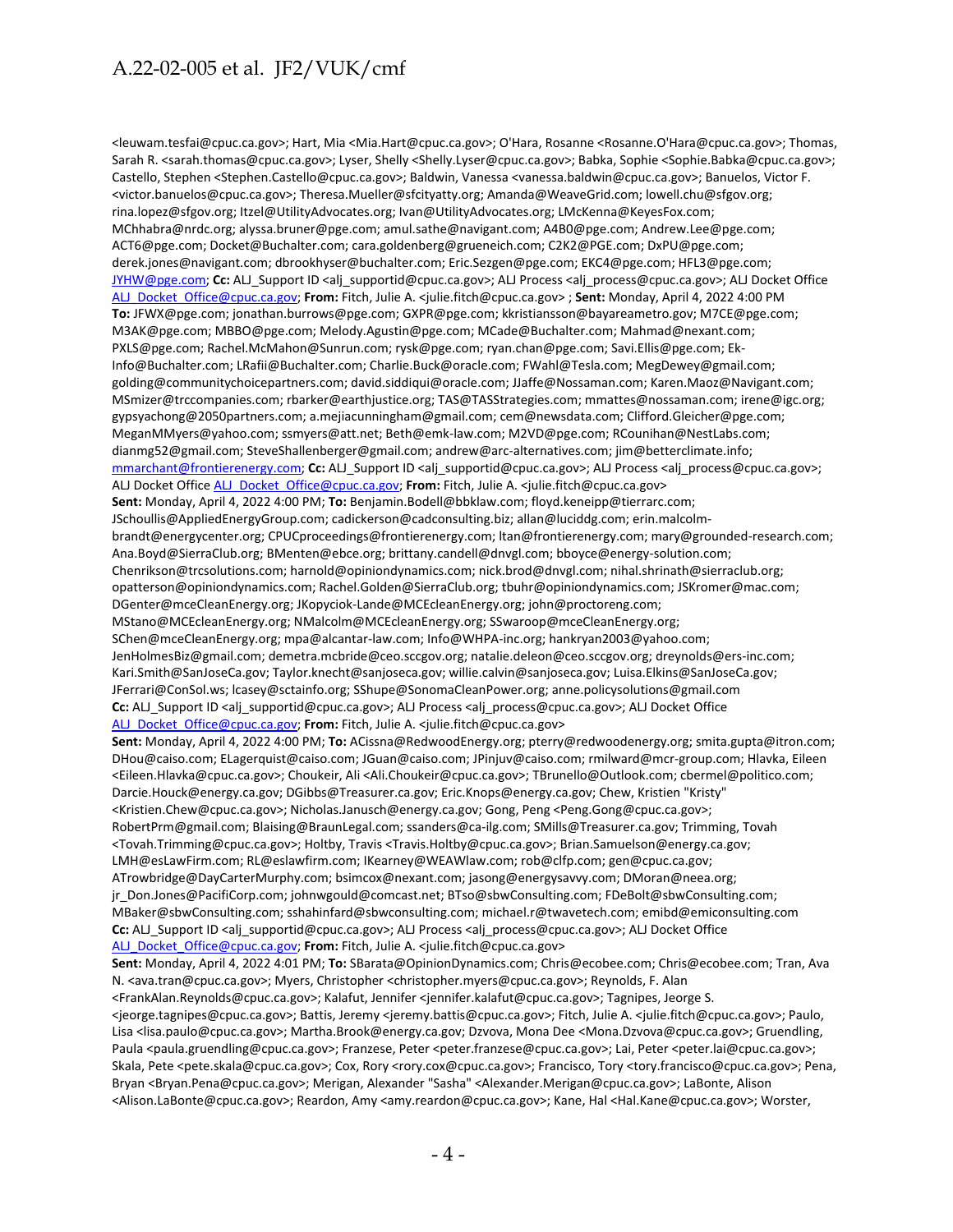Chari <chari.worster@cpuc.ca.gov>; Anning, Marna <Marna.Anning@cpuc.ca.gov>; Ghadessi, Maryam <maryam.ghadessi@cpuc.ca.gov>; Strindberg, Nils <Nils.Strindberg@cpuc.ca.gov>; Biermayer, Peter <Peter.Biermayer@cpuc.ca.gov>; Hansen, Robert <Robert.Hansen@cpuc.ca.gov>; Goldberg, Sandy <Sandy.Goldberg@cpuc.ca.gov>; Lerhaupt, Sarah <Sarah.Lerhaupt@cpuc.ca.gov>; Wadhwa, Abhilasha <Abhilasha.Wadhwa@cpuc.ca.gov>; crogers@energy.state.ca.us; Feizi, Kevin <kevin.feizi@cpuc.ca.gov>; Nakamura, Kevin S. <kevin.nakamura@cpuc.ca.gov>; Michael.Kenney@energy.ca.gov; MJBlock@Treasurer.ca.gov; Tiffany.Mateo@energy.ca.gov; Robert.Ridgley@energy.ca.gov

**Cc:** ALJ\_Support ID <alj\_supportid@cpuc.ca.gov>; ALJ Process <alj\_process@cpuc.ca.gov>; ALJ Docket Office <ALJ\_Docket\_Office@cpuc.ca.gov>

**Subject:** A.22-02-005 et al.: Email ruling setting telephonic prehearing conference for May 17, 2022 1:30 p.m.

Dear Parties to A.22-02-005 et al. (energy efficiency portfolio applications):

This email ruling sets a telephonic prehearing conference (PHC) for May 17, 2022, commencing at 1:30 p.m., to determine the scope and schedule for the proceeding. The dial-in information is as follows:

#### **Toll Free Number**: 1-800-857-1917

#### **Participant Passcode**: 1673482#

Due to the large number of individuals anticipated to participate in the PHC, oral motions for party status will not be entertained during the PHC. Instead, entities may signal their interest in formal party status by filing a written motion for party status explaining their interest in participating, in accordance with Rule 1.4 of the Commission's Rules of Practice and Procedure.

Entities need not have achieved party status prior to the PHC in order to speak at the PHC. Each organization must select one individual to speak on its behalf during the PHC. Entities are asked to designate the specific individual to the ALJs no later than 5:00 p.m. on May 6, 2022, by sending an email with the subject line: "A.22-02-005 et al: Designated Representative for PHC" to myself and Judge Kao at [Julie.fitch@cpuc.ca.gov](mailto:Julie.fitch@cpuc.ca.gov) and [Valerie.kao@cpuc.ca.gov.](mailto:Valerie.kao@cpuc.ca.gov) The email should contain the name of the representative, the representative's email address and phone number, and the organization that the individual is representing.

Because of the telephonic format, this PHC will necessarily be more formal than an in-person PHC. Representatives are reminded that the court reporters will need to transcribe the proceedings, and therefore individuals should adhere to the following ground rules:

- Speak only when addressed by one of the Administrative Law Judges (ALJs);
- Identify yourself before speaking (each time);
- Avoid using a speaker phone when speaking;
- Mute conference line when not speaking;
- Speak slowly and clearly;
- Do not interrupt or speak over one another; and
- Expect court reporters to interrupt, if necessary, to fill in garbled or inaudible statements.